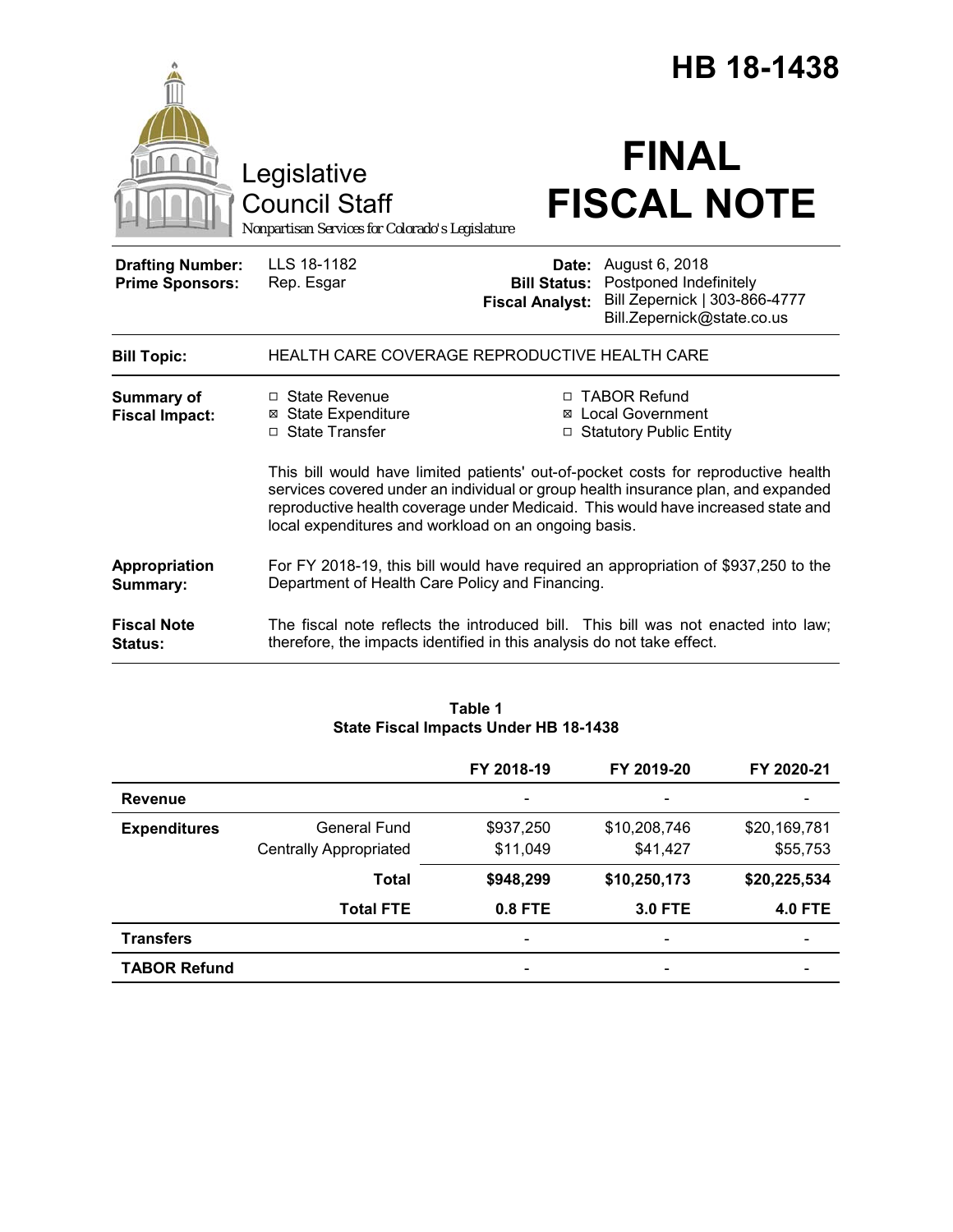August 6, 2018

## **Summary of Legislation**

This bill makes the following changes concerning coverage for reproductive health services under individual and group health insurance plans:

- prohibits a health plan from imposing a deductible, coinsurance, copayment, or other cost-sharing requirement on specified reproductive health services or imposing restrictions or delays on coverage;
- allows a carrier to offer a religious employer a plan that does not include coverage for abortion procedures that are contrary to their religious tenets; and
- prohibits a health insurance carrier from excluding an individual from participation in, or denying coverage under, a health plan based on an individual's perceived or actual race, color, national origin, sex, sexual orientation, gender identity, religion, age, or disability.

In addition, the bill makes changes to coverage for reproductive health services under Medicaid and the Children's Basic Health Plan (CHP+), including:

- requiring the Department of Health Care Policy and Financing (HCPF) to administer a program to reimburse the costs of certain reproductive health services for clients who are enrolled in Medicaid or CHP+ or who are not eligible to enroll due to their immigration status; and
- expands coverage for pregnant women on Medicaid and CHP+ to 180 days after the end of the pregnancy, an increase from the current 60 days of mandated coverage.

### **State Expenditures**

This bill increases state expenditures in HCPF by \$0.9 million and 0.8 FTE in FY 2018-19, \$10.3 million and 3.0 FTE in FY 2019-20, and \$20.2 million and 4.0 FTE in FY 2020-21. It is assumed that these costs will be paid from the General Fund, as it is unknown if federal financial participation is available for these services without a waiver or other federal approval. In addition, workload and costs may increase for other state agencies. These impacts are summarized in Table 2 and discussed below.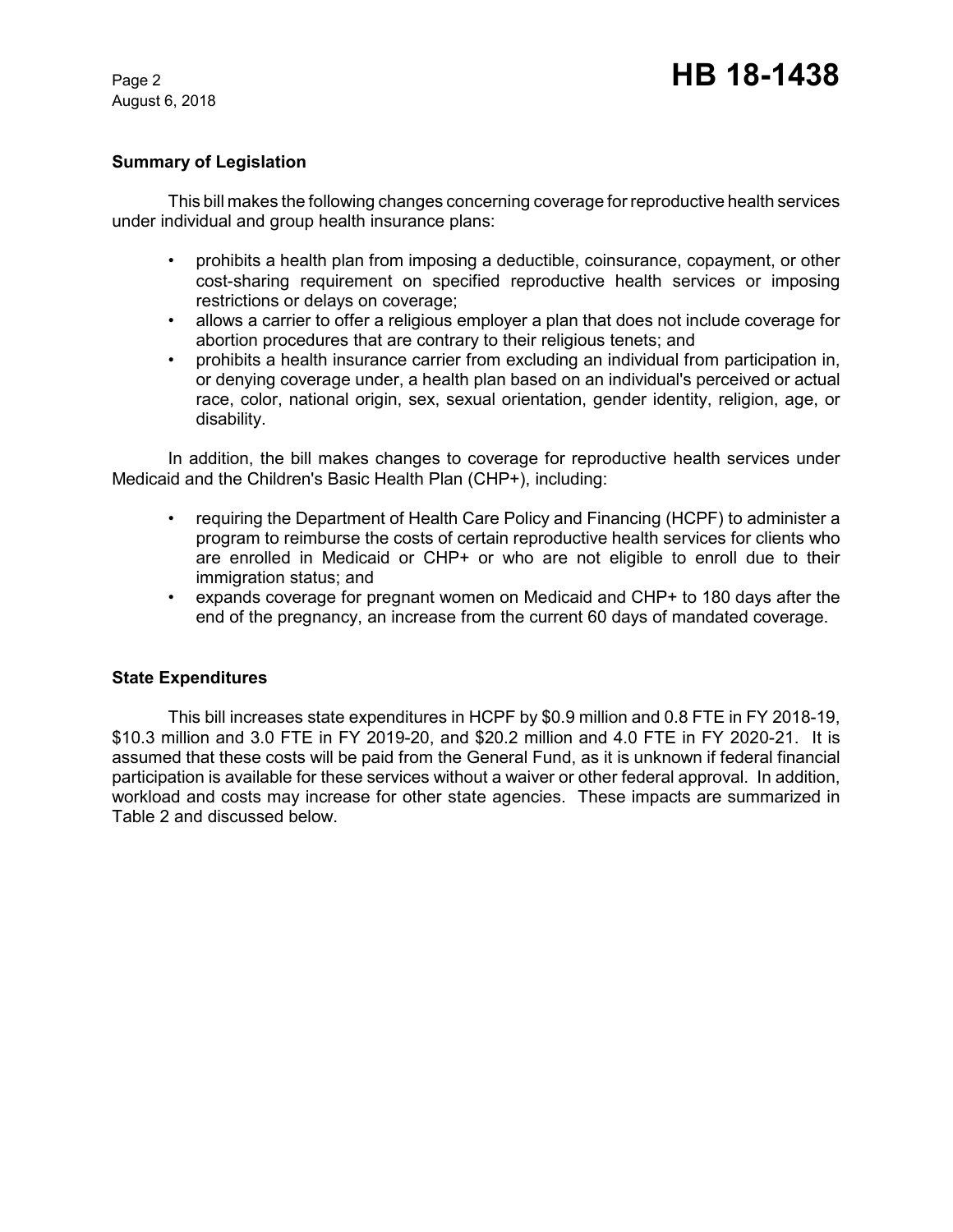| <b>Cost Components</b>                    | FY 2018-19 | FY 2019-20     | FY 2020-21     |
|-------------------------------------------|------------|----------------|----------------|
| Dept. of Health Care Policy and Financing |            |                |                |
| <b>Personal Services</b>                  | \$57,084   | \$213,990      | \$290,981      |
| Operating and Capital Outlay Expenses     | \$10,166   | \$12,256       | \$3,800        |
| <b>Contractor Services</b>                | \$150,000  | \$150,000      | \$150,000      |
| <b>Information Technology Systems</b>     | \$720,000  | \$720,000      |                |
| <b>County Administration</b>              |            | \$1,012,500    | \$2,025,000    |
| Noncitizen Reproductive Health Services   |            | \$6,000,000    | \$12,000,000   |
| Expanded Post-Pregnancy Eligibility       |            | \$2,100,000    | \$5,700,000    |
| <b>Centrally Appropriated Costs</b>       | \$11,049   | \$41,427       | \$55,753       |
| FTE - Personal Services                   | 0.8 FTE    | 3.0 FTE        | 4.0 FTE        |
| Total                                     | \$948,299  | \$10,250,173   | \$20,225,534   |
| <b>Total FTE</b>                          | 0.8 FTE    | <b>3.0 FTE</b> | <b>4.0 FTE</b> |

#### **Table 2 Expenditures Under HB 18-1438**

**Administration.** To design and administer the new benefit for noncitizens and expanded eligibility for pregnant women, HCPF will require additional staff and contractor services. 2.0 FTE for policy staff are assumed to start on January 1, 2019, to promulgate rules and design the benefit; an additional 2.0 FTE for budget and accounting staff are assumed to start on December 1, 2019, prior to implementation of the new benefits. Table 2 shows the prorated FTE and costs for these staff based on these start dates and the General Fund paydate shift. Standard operating and capital outlay expenses are also included. In addition, HCPF will have costs of \$150,000 per year for contractors to conduct financial analysis and stakeholder engagement.

**Information technology costs.** HCPF will have costs of \$1.4 million to make changes to the Colorado Benefits Management System (CBMS) and the Medicaid Management Information System (MMIS) to implement the new eligibility criteria and benefits. The fiscal note assumes this work will begin in January 2019, with costs split between FY 2018-19 and FY 2019-20.

**County administration.** It is assumed that HCPF will have costs of \$1.0 million in FY 2019-20 (half-year impact) and \$2.0 million in FY 2020-21 to reimburse counties for additional eligibility determination and client assistance associated with the expanded eligibility and new benefits.

**Noncitizen reproductive health coverage.** Costs will increase in HCPF by \$6.0 million in FY 2019-20 (half-year impact) and \$12.0 million in FY 2020-21 and future years provide reproductive health services to persons who require such services but who are not eligible due to their immigration status. This estimate is based on 45,000 noncitizens accessing coverage at an average annual costs of \$266 per person.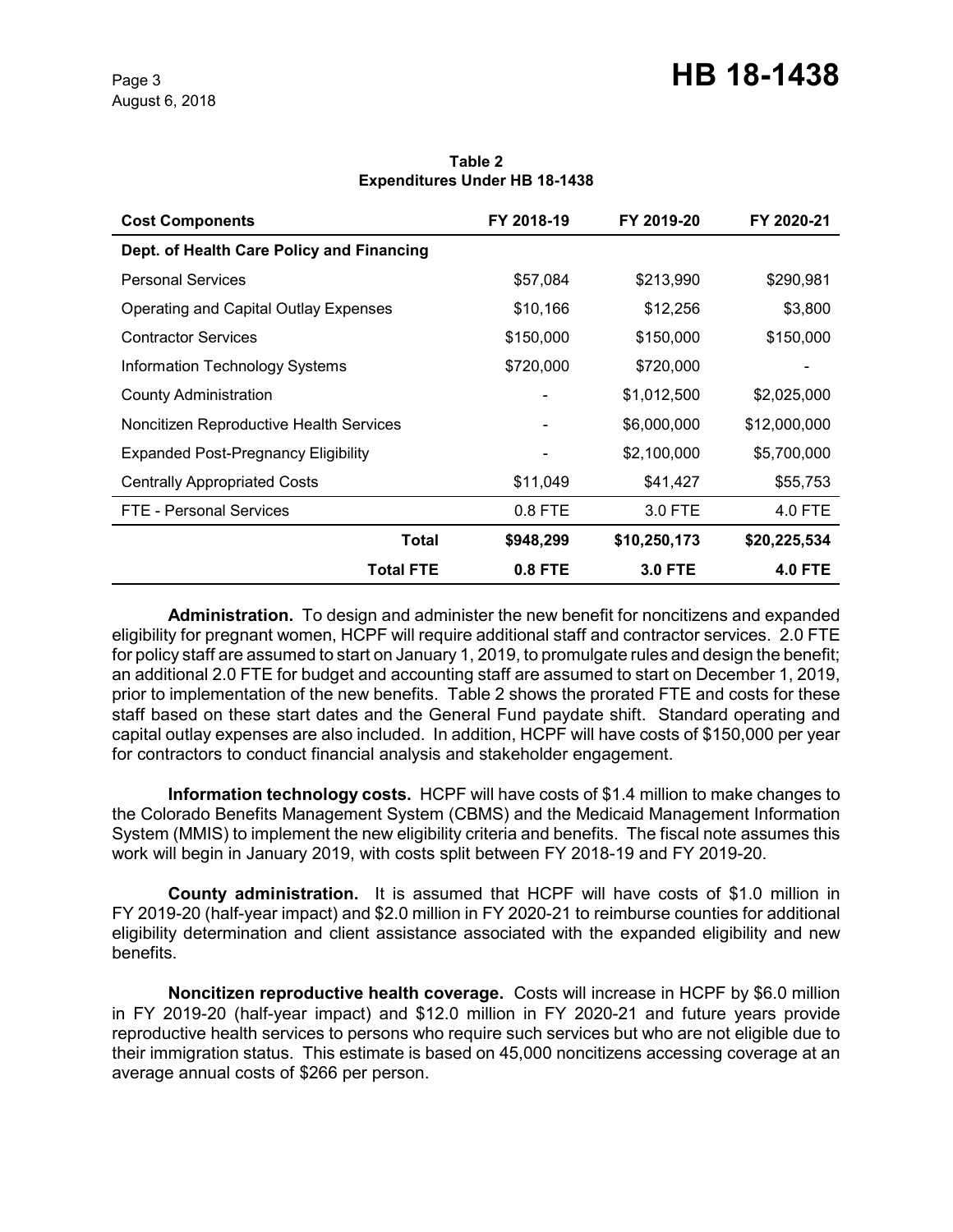August 6, 2018

**Expanded eligibility post-pregnancy.** Costs in HCPF will increase by \$2.0 million in FY 2019-20 and \$5.7 million in FY 2020-21 to expand post-pregnancy edibility under Medicaid and CHP+ for pregnant women from 60 to 180 days. First-year costs are prorated to reflect a phase-in of the expanded coverage for pregnant women giving birth after January 1, 2020.

**Department of Regulatory Agencies.** The Division of Insurance in the Department of Regulatory Agencies will have additional workload to update rules and to communicate the requirements of the bill to health insurers. The division may also have increased workload to process additional complaints and inquiries from consumers regarding reproductive health coverage. This work can be accomplished within existing appropriations.

**State employee health insurance.** Prohibiting cost sharing for reproductive health services will potentially increase state employee health insurance costs, as this change shifts additional costs onto health insurers. Because state employee health insurance contributions are based upon prevailing market rates, with costs shared between the employer and employee, this bill is not expected to affect the state's share of employee health insurance premiums until FY 2020-21. Because insurance rates are influenced by a number of variables, the exact impact on premiums cannot be estimated. Any increase caused by the bill will be addressed through the total compensation analysis included in the annual budget process

**Centrally appropriated costs.** Pursuant to a Joint Budget Committee policy, certain costs associated with this bill are addressed through the annual budget process and centrally appropriated in the Long Bill or supplemental appropriations bills, rather than in this bill. These costs, which include employee insurance, supplemental employee retirement payments, and indirect cost recoveries are estimated to be \$11,049 in FY 2018-19, \$41,427 in FY 2019-20, and \$55,753 in FY 2020-21.

#### **Local Government**

Similar to the state expenditure impact discussed above, local governments that offer state-regulated health plans to their employees may have increased costs. These costs will depend on the number of employees enrolled in these types of health benefit plans, how premiums are split between local governments and employees, and the extent to which insurers pass additional costs on to policyholders through increased premiums.

In addition, county departments of human or social services will have additional workload and costs to enroll individuals who are not currently eligible for Medicaid or CHP+ into the new reproductive health coverage program. The exact role of counties will depend on rules adopted by HCPF when establishing the program. It is assumed that additional reimbursement to counties will be paid through the county administration line item in HCPF.

### **State Appropriations**

For FY 2018-19, the bill requires a General Fund appropriation of \$937,250 and an allocation of 0.8 FTE to the Department of Health Care Policy and Financing.